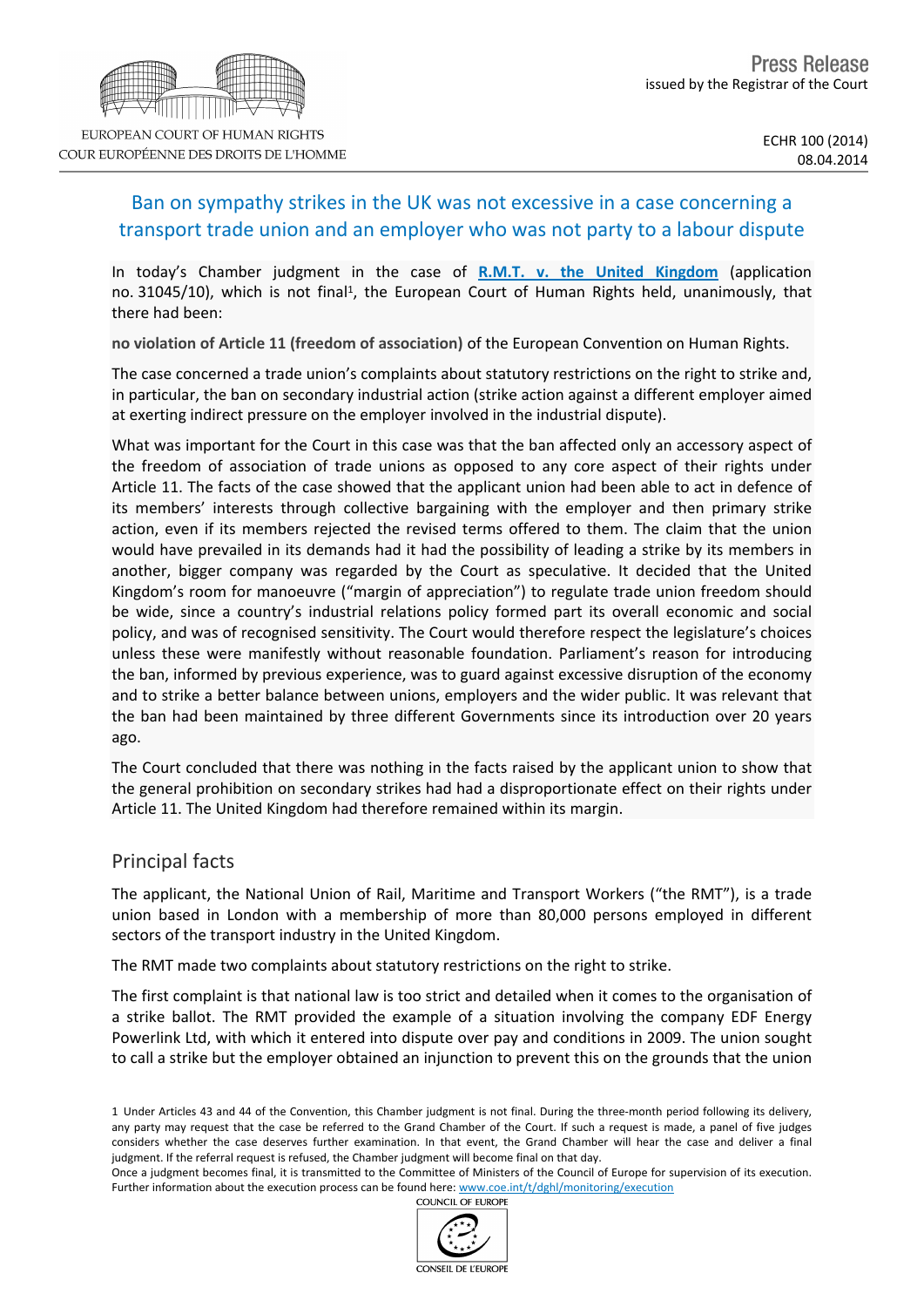had failed to specify clearly enough the exact job descriptions of the workers concerned. The union organised a new ballot shortly afterwards that complied with the statutory criteria and the strike took place in late 2009 and early 2010. EDF made an improved offer which was accepted by the union's members and took effect as a collective agreement the following April.

The second complaint is that there is no right to take secondary or sympathy industrial action. This form of industrial action was restricted in the United Kingdom in 1980 and has been unlawful since 1990. The RMT gave the example of a situation involving two companies in the rail maintenance sector, named Hydrex and Jarvis. A group of 20 workers, members of the RMT, was transferred from Jarvis to Hydrex in 2007. These workers went on strike when the company indicated two years later that it would reduce their terms and conditions to the level of its other employees. While this led the company to change its position somewhat, the workers voted to reject the revised offer. In the end, however, given the very small number of RMT members in the Hydrex workforce, they had no other option but to accept the new terms and conditions. The union considered that the strike was ineffective because so few workers took part. It would have wished to organise a sympathy strike at the bigger Jarvis firm  $-$  even though it was not a party to the labour dispute  $-$  so as to increase pressure on Hydrex, but this was clearly forbidden by law.

## Complaints, procedure and composition of the Court

Relying on Article 11 (freedom of assembly and association), the RMT alleged that the restrictions on strike-ballot notice and the total ban on secondary strike action had hampered its ability to protect its members' interests.

The application was lodged with the European Court of Human Rights on 1 June 2010.

The European Trades Union Confederation, the Trades Union Congress and Liberty were authorised to intervene as third parties (under Article 36 § 2 of the Convention) in the written procedure.

Judgment was given by a Chamber of seven judges, composed as follows:

Ineta **Ziemele** (Latvia), *President*, Päivi **Hirvelä** (Finland), George **Nicolaou** (Cyprus), Paul **Mahoney** (the United Kingdom), Krzysztof **Wojtyczek** (Poland), Faris **Vehabović** (Bosnia and Herzegovina), Ledi **Bianku** (Albania),

and also Françoise Elens Passos, *Section Registrar.*

### Decision of the Court

#### Strike-ballot notice

The Court declared this complaint inadmissible as there was no basis for it to find that the union's rights had been interfered with, over and above having had to comply with the procedural requirement set down in law. The issue had to be considered in light of the fact that the union had succeeded in leading a strike two months after the injunction and that action had induced EDF to improve its offer to union members. The offer had been accepted and it had taken effect as a collective agreement shortly afterwards. Ultimately therefore, the EDF situation was in reality successful collective action by the union on behalf of its members.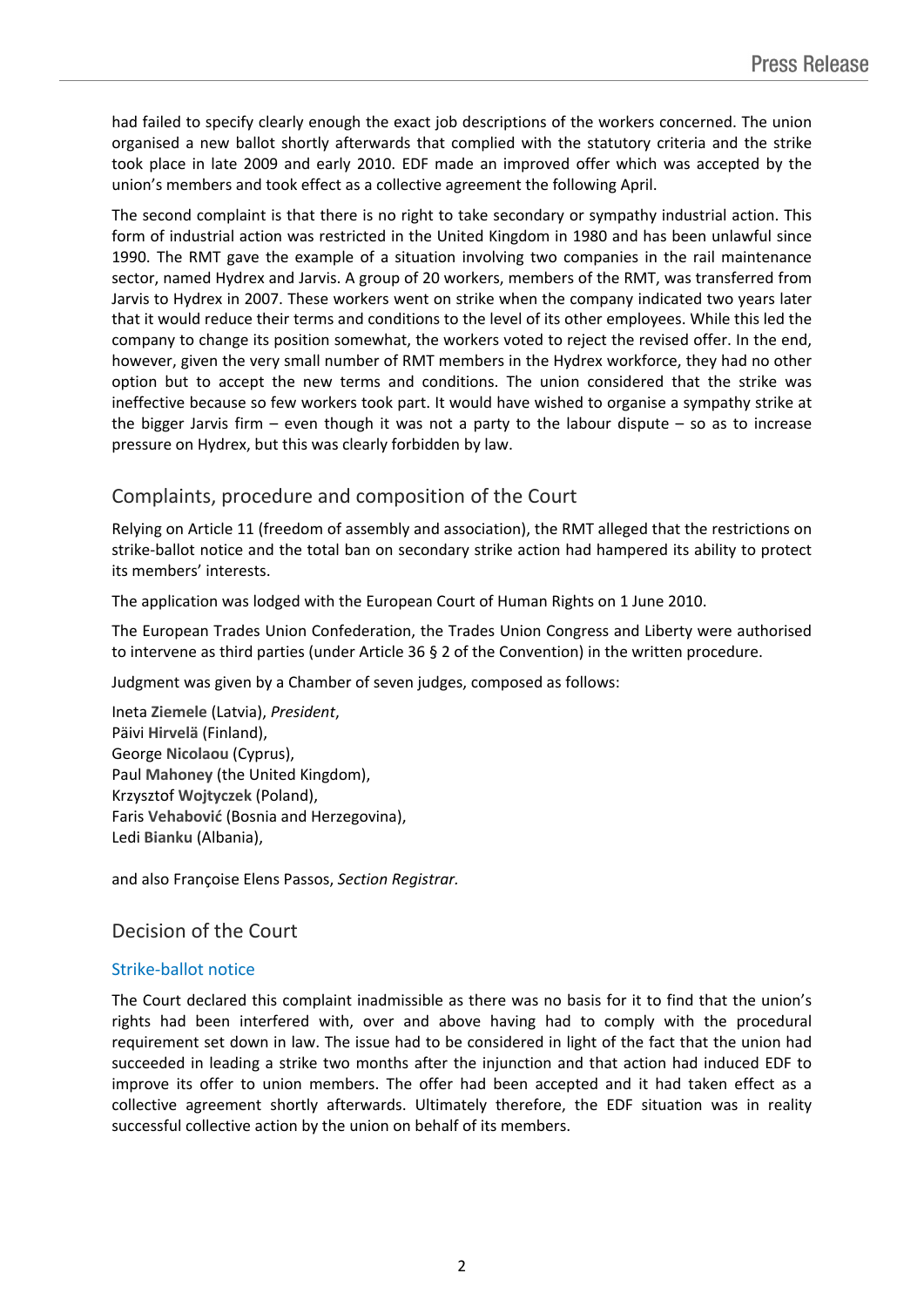#### Secondary strike action

This is the first time that the Court has had to address the question of whether the right to secondary action falls within the scope of Article 11. The Court ruled that the applicant could rely on Article 11. It found, firstly, that secondary action was protected under the relevant International Labour Organisation Convention and the European Social Charter, and it would be inconsistent for the Court to take a narrower view of freedom of association of trade unions than that which prevailed in international law. Secondly, and as regards the situation in other Contracting States, the Court observed that many of them had a long-established practice of accepting secondary strikes as a lawful form of trade union action.

The Court therefore accepted that the statutory ban on secondary action had interfered with the applicant union's right to freedom of association. That interference had been prescribed by law, namely section 224 of the Trade Union and Labour Relations (Consolidation) Act 1992. Furthermore, it was satisfied that the ban had pursued the legitimate aim of protecting the rights and freedoms of others, which included not only the employer directly involved in the industrial dispute but also the wider interests of the domestic economy and the public potentially affected by the disruption of secondary industrial action, which could be on a scale greater than primary strike action.

The Court further recalled that the Convention required trade unions to be able under national law to protect their members' interests. What was important therefore for the Court was the extent to which the applicant union had been able in the circumstances to vindicate the interests of its members, in spite of the ban on taking industrial action against Jarvis. On the facts, the applicant union had been able to exercise its labour rights with respect to Hydrex, the employer party to the dispute. It had been able to represent its members, negotiate with Hydrex on their behalf and to organise a strike at their place of work, albeit on a limited scale and with limited results. The fact that the union was convinced that secondary action would have won the day could only be a matter of speculation.

The Court stressed, in this legislative policy area of recognised sensitivity, that a State's room for manoeuvre ("margin of appreciation") to regulate trade union freedom in cases such as the union's – where a secondary or accessory aspect of trade union was affected – was wide. In particular, democratically elected parliaments were in principle better placed than the international judge to appreciate what was in the public interest on social or economic grounds and what were legislative measures best suited for the conditions in their country in order to implement the chosen social, economic or industrial policy.

The margin was thus wide, even though the United Kingdom is one of a small group of Member States<sup>2</sup> to prohibit secondary action in the field of industrial relations. Nor was the Court's conclusion affected by the criticism leveled against the United Kingdom by specialised international monitoring bodies operating under the European Social Charter and the ILO Convention since their standpoint is different to that of the Court's, being general.

Indeed, the ban on secondary action had remained intact for over 20 years – with two changes of government – in the United Kingdom, showing a democratic consensus in support of it, and acceptance of the reasons for it.

The Court therefore concluded that the facts of the specific situation of the union's case had not disclosed an unjustified interference with the union's right to freedom of association. Nor had there been any basis to consider that the way in which the ban on secondary action operated in relation to the union's dealings with Hydrex had been disproportionate. Therefore, given the facts of the applicant union's case, there had been no violation of Article 11 of the Convention.

<sup>&</sup>lt;sup>2</sup> There is a broadly permissive stance to sympathy strikes in countries such as Greece, Finland, Norway and Sweden; States that, like the United Kingdom, do not permit secondary action are Austria, Luxembourg and The Netherlands.